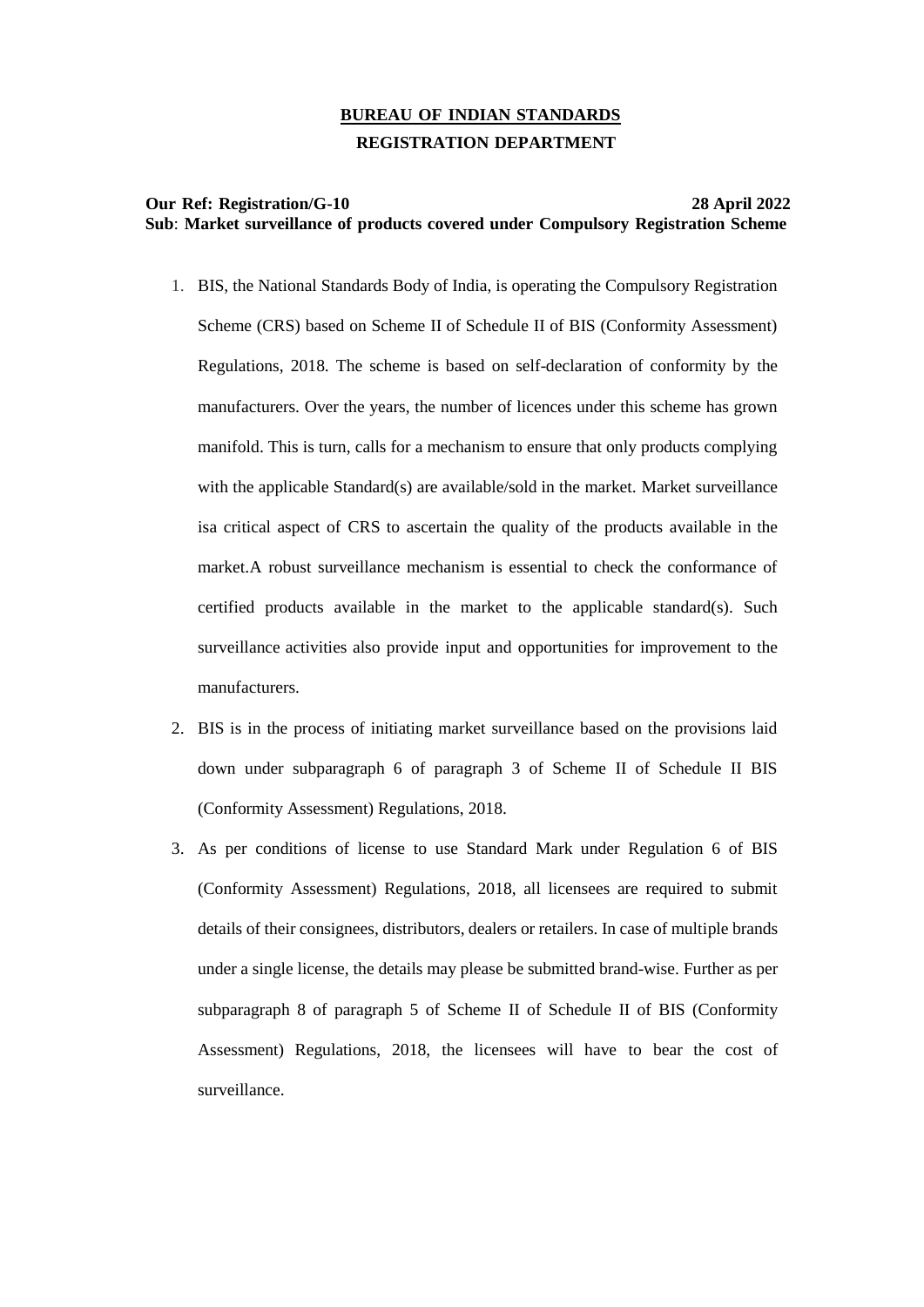For effective implementation of surveillance, all licensees have to deposit the surveillance cost.

- 4. It is intended to take up the market surveillance activity in phases. Emails/letters are being sent to the concerned licensees for providing the requisite information and depositing the fees with BIS.
- 5. A system is being developed for feeding the consignee details and depositing the fees online. Till the time it is ready, the information may please be provided by email and the fees may be deposited through Demand Draft.
- 6. It is requested to submit details of the consignees, distributors, dealers or retailers through email in the format as attached and deposit the surveillance cost within 10 days'

and 15 days' respectively of receipt of e-mail/letter by Demand Draft drawn in favour of Bureau of Indian Standards payable at Delhi. The format for submission of details of consignees is attached as Annexure II of this circular.

7. In case the requisite information is not submitted and the fees are not deposited within the stipulated time frame, the same will be construed as a violation of conditions of

licence to use or apply  $\boxed{8}$  Mark and appropriate action including suspension/ cancellation of license may be initiated as per the provisions of BIS (Conformity Assessment) Regulations, 2018.

8. The procedure for executing surveillance is attached as Annexure I with this circular.

(Koushik Dutta) Scientist E & Head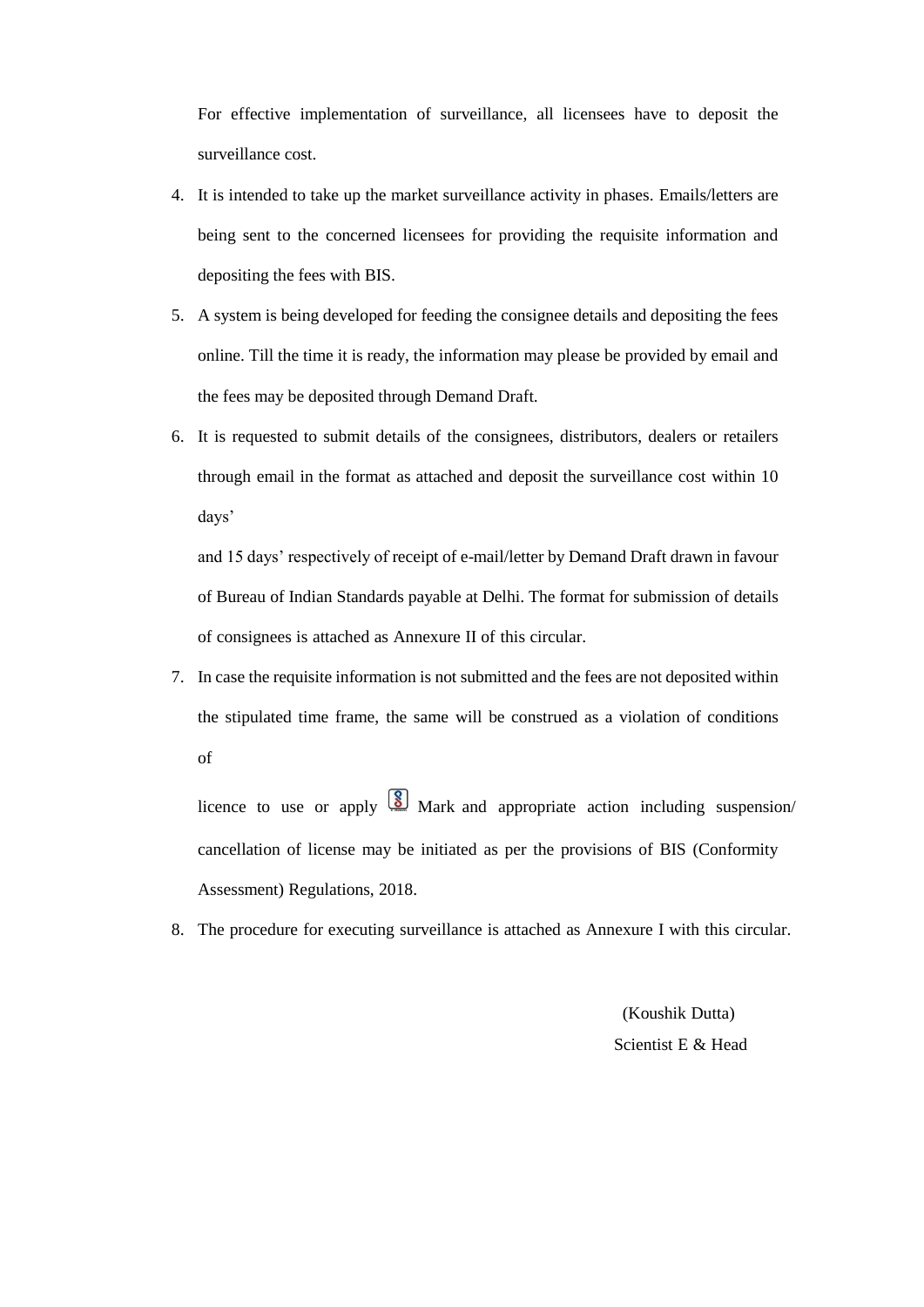#### **Annexure I**

#### **Procedure for carrying out surveillance (for circulation to licensees)**

- **1. Collection of Surveillance Cost:** As per the provisions of subparagraph 8 of paragraph 5 of Scheme II of Schedule II of BIS (Conformity Assessment) Regulations, 2018, the cost of samples and testing fee of the sample drawn for surveillance shall be paid bythe licensee. For effective and hassle-free implementation of surveillance process, charges associated with surveillance shall be collected in advance (interest free) from the licensee. The licensee shall deposit the surveillance cost for their respective products for the licenses held by them which will be retained by BIS and refunded only at the time of expiry/cancellation of licence.
- **2.** Upon completion of procurement, packaging/transportation and submission of the samples to BIS/BIS recognized labs, actual invoice (s) shall be raised to the licensee/Authorized Indian Representative against which payment shall be made by the manufacturer/Authorized Indian Representative to replenish the cost incurred by BIS alongwith applicable taxes.
- **3. Refund:** In the event of expiry/ cancellation of licence, the licensee/ Authorized Indian Representative may raise a refund request for claiming outstanding balance amount (interest free), if any. BIS shall verify and process the refund claims in due course.
- **4. Revision of Surveillance Cost:** The surveillance cost is subject to revision by BIS from time to time. In the event of revision, all licensees shall comply with the revised surveillance charges.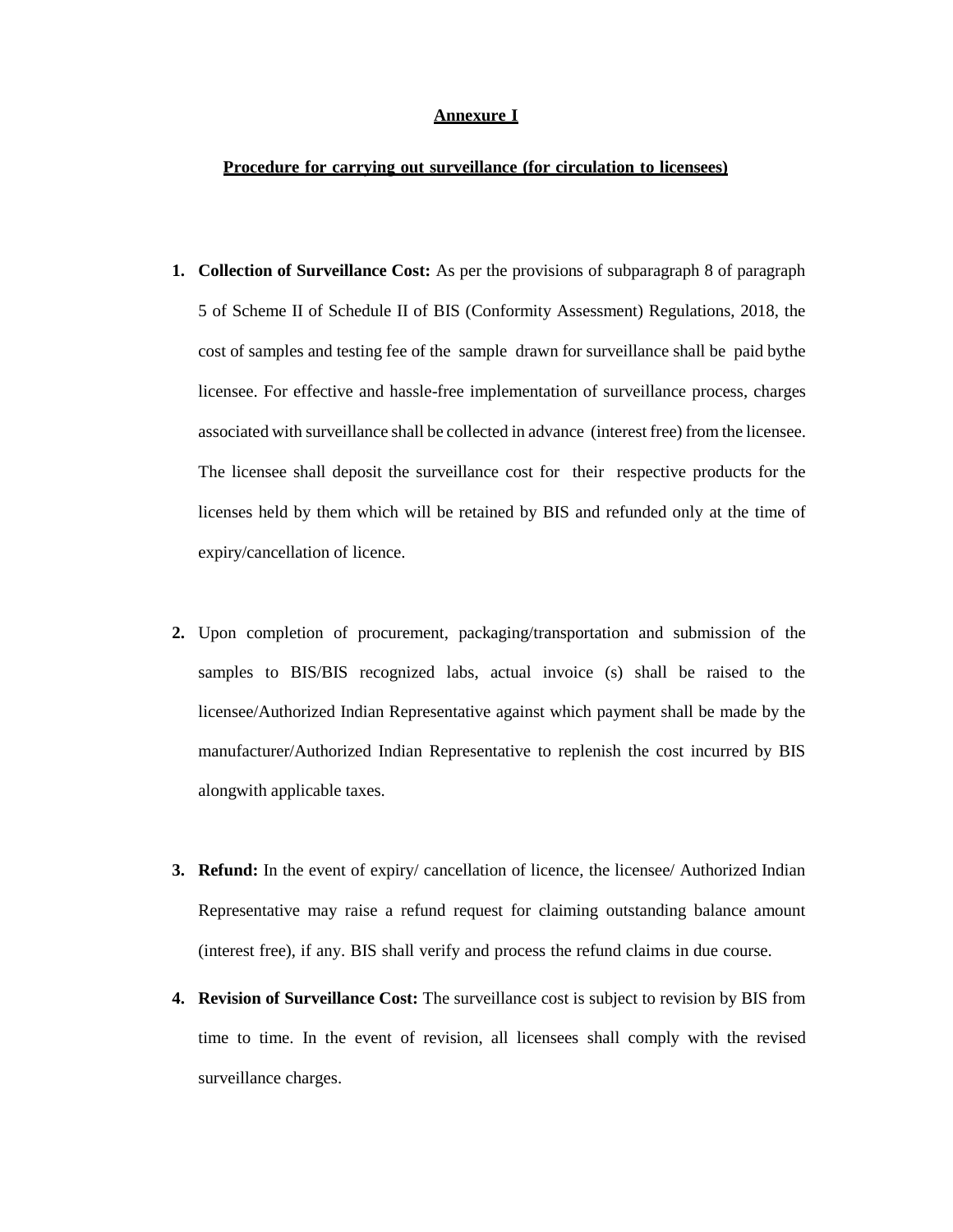- **5. Drawl of Sample:** BIS can draw the samples from open market, organized buyers, dispatch points etc. For foreign manufactures, where Authorized Indian Representative/ Importer is not the end consumer, the manufacturer shall submit details of their distribution channel(s) including warehouse, wholesalers, retailers etc. where the product will be available.
- **6. Final Stage of Surveillance:** Once the test reports are received and are found non complying with the applicable Standard(s), BIS shall notify the licensee/Authorized Indian Representative and actions shall be initiated in accordance with guidelines to deal with non-conformity(s) of surveillance sample(s)
- **7. Disposal of Samples/Remnants:** Once the surveillance process is complete and the test report is passing, Registration Department shall notify through the portal to the licensee/Authorized Indian Representative to collect the sample from the concerned laboratory to which the sample was sent for testing. The details of the testing lab shall be disclosed to the licensee/Authorized Indian Representative only after the surveillance process is complete. In case the samples are not collected by the licensee/Authorized Indian Representative, laboratories can dispose off the samples as per the disposal policy under the Laboratory Recognition Scheme (LRS) of BIS.